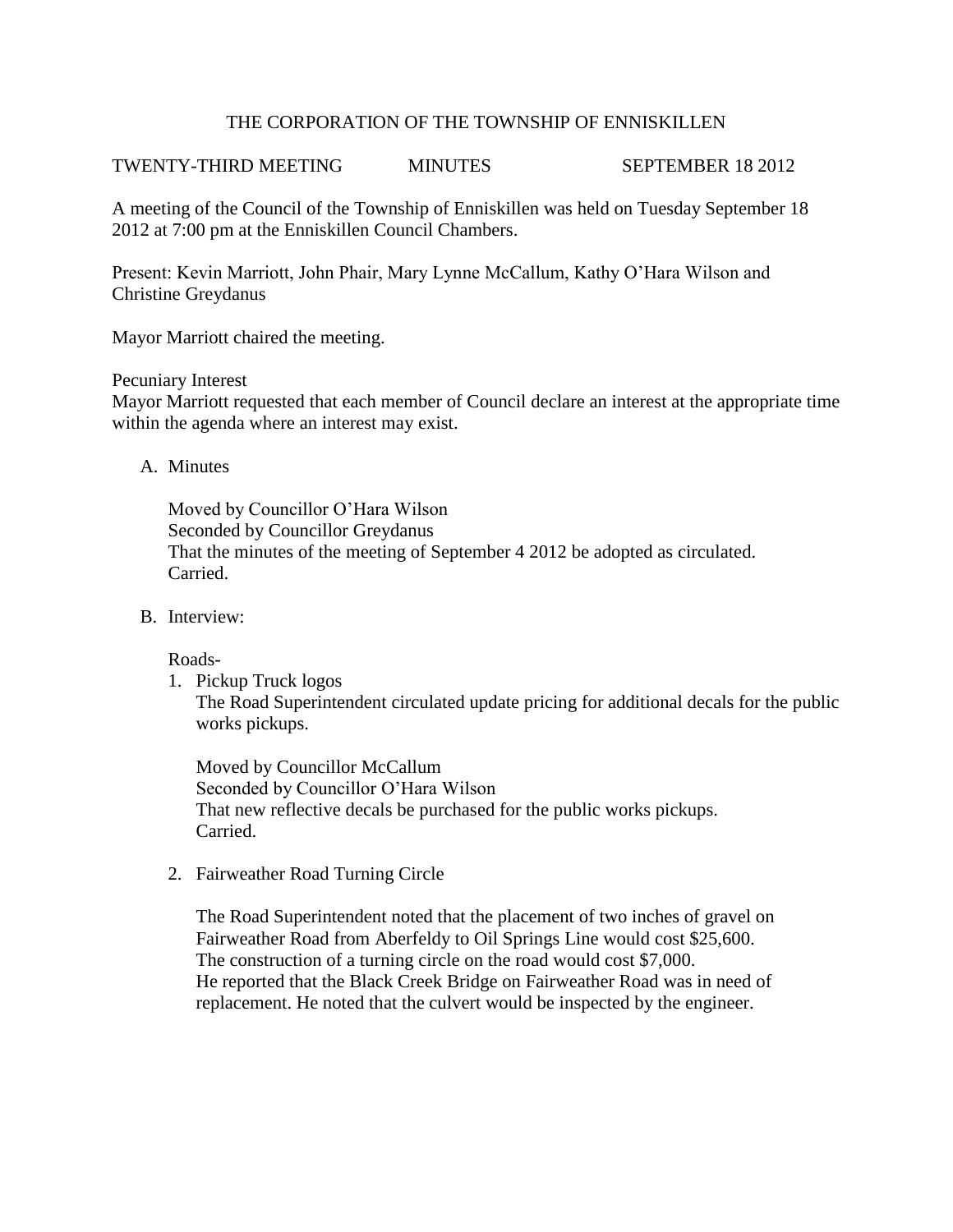Moved by Councillor McCallum Seconded by Councillor Phair That the Road Superintendent be directed to construct a turning circle on Fairweather Road. Carried.

3. Update on Backhoe, Cook Dr. culvert

The Road Superintendent noted that the new backhoe had been delivered. He reported that the Township of Brooke Alvinston had ordered a culvert for the Cook Drain road crossing. Construction was planned for early October.

Councillor O'Hara Wilson questioned the progress on the Marthaville Road drainage project. The Road Superintendent noted that the new report under the Drainage Act was being prepared for construction in 2013.

#### Drainage-

1. Request for Drain Maintenance McMillan Drain

A request was received from Paul Wammes to replace his culvert on the McMillan Drain.

Moved by Councillor Greydanus Seconded by Councillor O'Hara Wilson That the access culvert of Paul Wammes on the McMillan Drain be approved for replacement. Carried.

Water-

- D. Correspondence for information
	- 1. County of Lambton
		- a. Council Highlights
		- b. Social Media Presence
		- c. Art Gallery Opening
		- d. West Nile Virus-  $10^{th}$  Positive Test
	- 2. CUPE Child Care Worker& Early Childhood Educator Appreciation Day
	- 3. AMO Report to Members August 2012
	- 4. Federation of Canadian Municipalities Aug 27, Sept 7-12
	- 5. Aboriginal Affairs and Northern Development-Chippewas of the Thames Big Bear Creek Specific Claim
	- 6. Lambton Farm Safety Association thank you
	- 7. MPAC 2012 Property Assessment Notice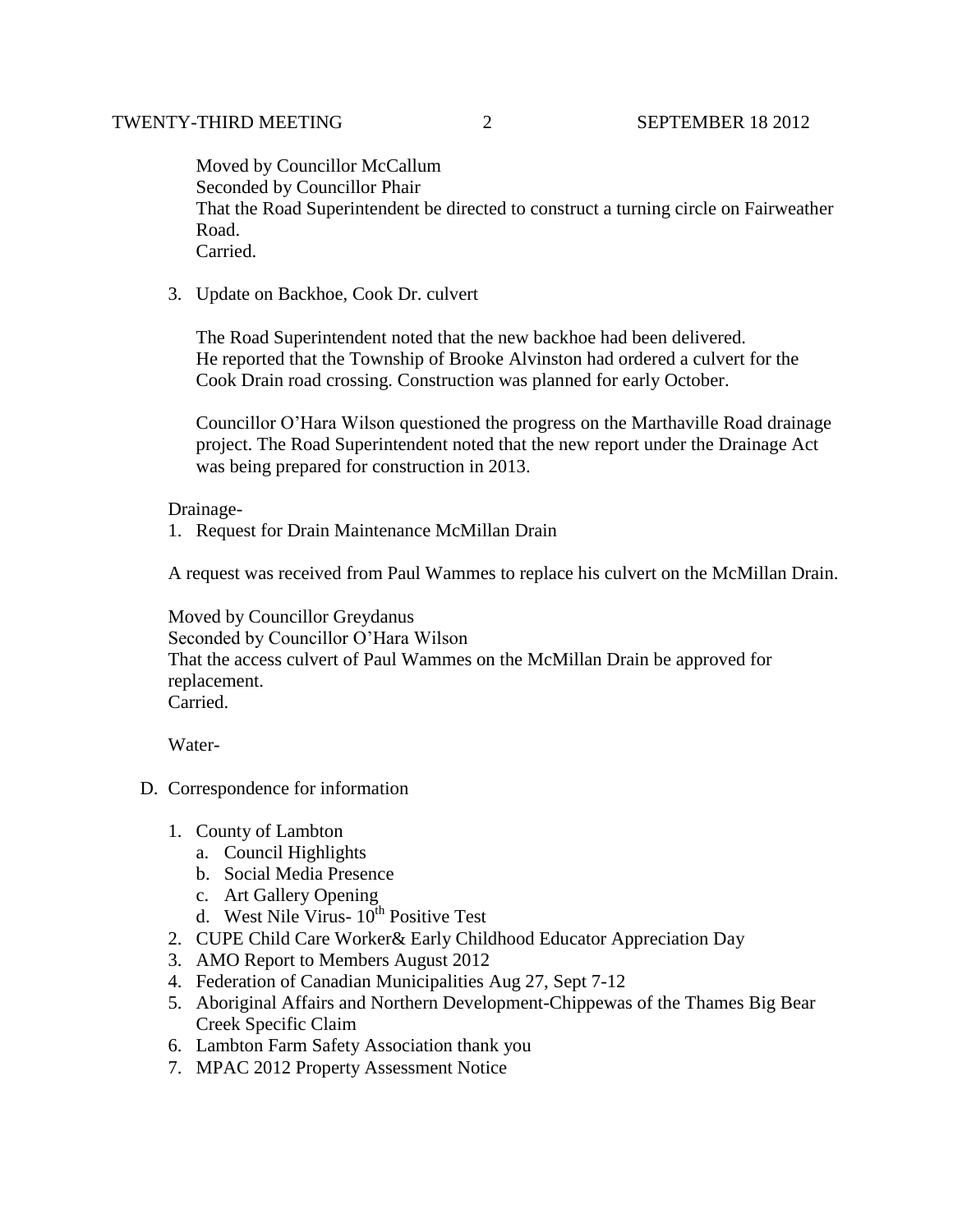Moved by Councillor Greydanus Seconded by Councillor O'Hara Wilson That correspondence items 1-7 be received and filed. Carried.

- E. Correspondence requiring motions
- F. Accounts

 Moved by Councillor Phair Seconded by Councillor McCallum That the accounts be paid as circulated: Cheque: 5092-5121: \$99,751.01 Cheque: 5122-5126: \$595,326.02 Cheque: 5127-5133: \$65,525.25 Carried.

G. Bylaws

 1. Bylaw 34 of 2012 Property Standards Bylaw 2. Bylaw 55 of 2012 Confirmation Bylaw

 Moved by Councillor O'Hara Wilson Seconded by Councillor McCallum That first and second reading be given to Bylaw 34 and 55 of 2012. Carried.

 Moved by Councillor Greydanus Seconded by Councillor Phair That third and final reading be given to Bylaw 34 and 55 of 2012. Carried.

A. Public Meeting re: Building Permit Bylaw 7:30 pm

Moved by Councillor Greydanus Seconded by Councillor O'Hara Wilson That the public meeting to review increases in building permit fees be opened. Carried.

No person was present to comment on the building permit fee increases.

 It was noted that the changes in the building permit fees were undertaken to offset the increases in building inspections costs from the County of Lambton.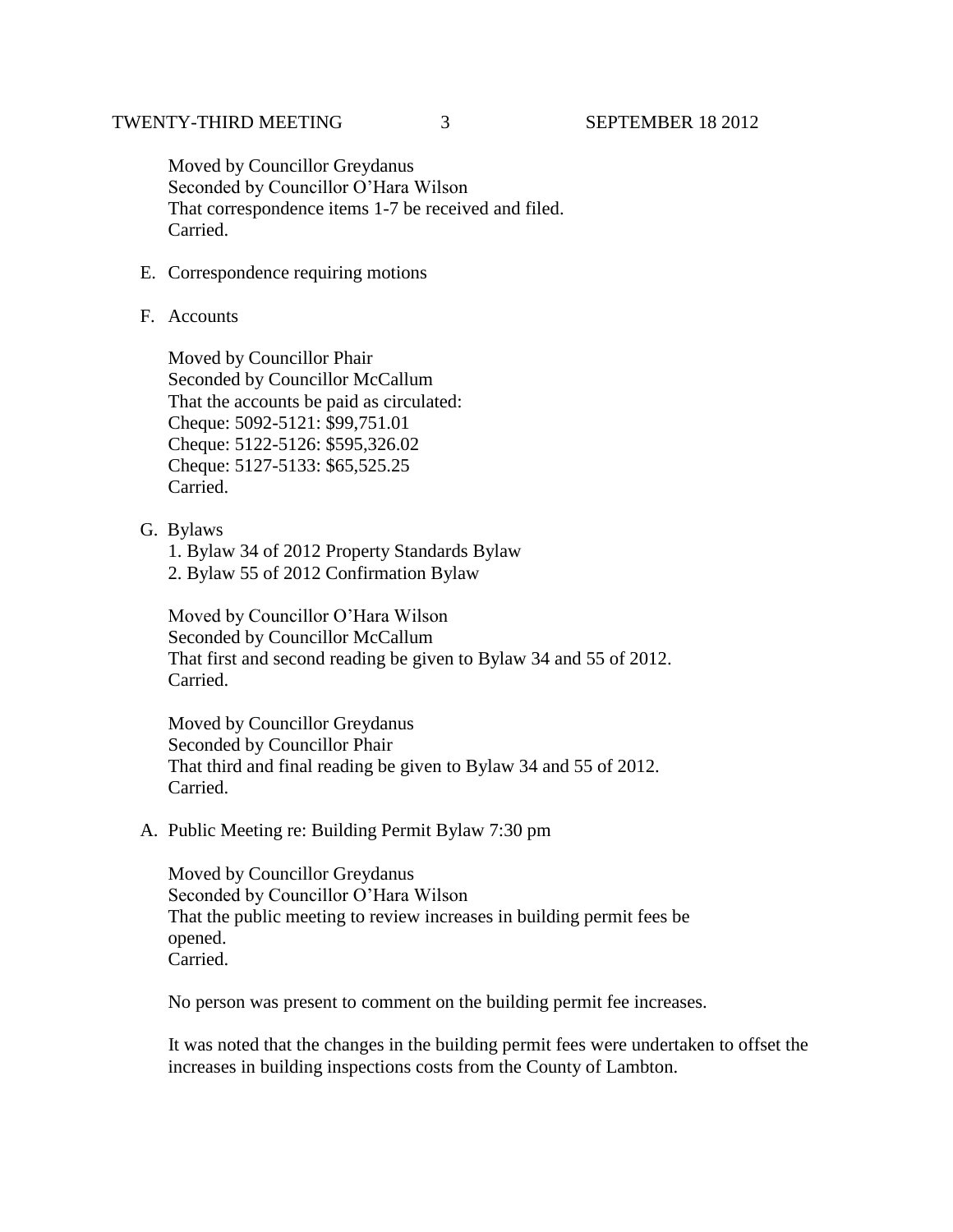## TWENTY-THIRD MEETING 4 SEPTEMBER 18 2012

Bylaw 40 of 2012 Building Permit Fee Bylaw

 Moved by Councillor McCallum Seconded by Councillor Greydanus That first and second reading be given to Bylaw 40 of 2012 the Building Permit Fee Bylaw. Carried.

 Moved by Councillor O'Hara Wilson Seconded by Councillor Phair That third and final reading be given to Bylaw 40 of 2012. Carried.

- H. Other Business
	- 1. Memo to Council Green Energy Act Regulation 397/11

The memo reported on the requirement for a municipal energy plan. Further information would be provided on the matter in the future.

2. Chief Building Officials and Renewable Energy Projects

A discussion took place in regards to the issuance of building permits for industrial wind turbines.

- 3. The Clerk noted that the Town of Plympton Wyoming had agreed to transfer the responsibility for firefighting in Concession 14 to the Petrolia North Enniskillen Fire Department on January 1 2013. The Clerk was requested to provide notice to the property owners of the change.
- 4. A discussion took place in regards to the content of the insert prepared for the water billing.
- 5. An invitation was circulated to Council for the opening of the Art Gallery in Sarnia on October 5 2012.
- 6. Councillor O'Hara Wilson noted that the Enniskillen Community Center committee wanted a Council decision on the future of the Centre. The Clerk was requested to place the matter on the agenda for discussion on the meeting of November  $6<sup>th</sup> 2012$ .